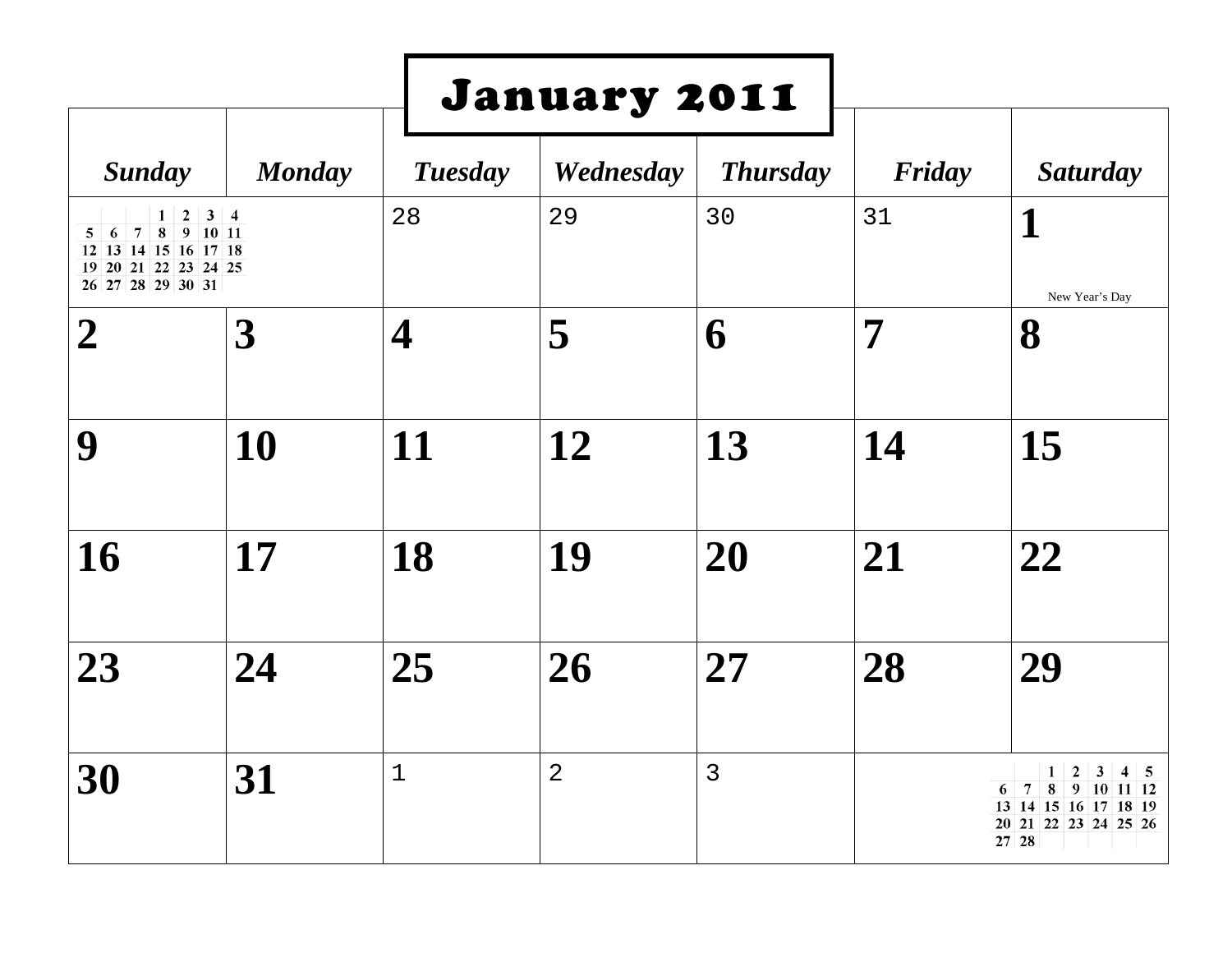|                 |                       |                | February 2011                                                                                                                                                                     |                         |                          |                                                                                                                                                                                |
|-----------------|-----------------------|----------------|-----------------------------------------------------------------------------------------------------------------------------------------------------------------------------------|-------------------------|--------------------------|--------------------------------------------------------------------------------------------------------------------------------------------------------------------------------|
| <b>Sunday</b>   | <b>Monday</b>         | <b>Tuesday</b> | Wednesday                                                                                                                                                                         | <b>Thursday</b>         | Friday                   | <b>Saturday</b>                                                                                                                                                                |
| 30              | 31                    | 1              | $\overline{2}$                                                                                                                                                                    | $\overline{\mathbf{3}}$ | $\overline{\mathcal{A}}$ | 5                                                                                                                                                                              |
| 6               | 7                     | 8              | 9                                                                                                                                                                                 | 10                      | 11                       | 12                                                                                                                                                                             |
| 13              | 14                    | 15             | 16                                                                                                                                                                                | 17                      | 18                       | 19                                                                                                                                                                             |
| 20              | Valentine's Day<br>21 | 22             | 23                                                                                                                                                                                | 24                      | 25                       | 26                                                                                                                                                                             |
| 27              | 28                    | $\mathbf{1}$   | $\overline{2}$                                                                                                                                                                    | $\overline{3}$          | 4                        | 5                                                                                                                                                                              |
| $6\overline{6}$ | 7                     | 8              | $\mathbf{2}$<br>3<br>$\mathbf{5}$<br>6<br>$\overline{7}$<br>4<br>9<br>$10 \mid 11 \mid 12 \mid 13 \mid 14 \mid 15$<br>17 18 19 20 21 22<br>16<br>23<br>24 25 26 27 28 29<br>30 31 | $\mathbf{1}$<br>8       |                          | $\overline{2}$<br>$\mathbf{3}$<br>$\mathbf{1}$<br>$4 \quad 5$<br>8<br>$\overline{7}$<br>9<br>$10$ 11 12<br>6<br>13 14 15 16 17 18 19<br>20 21 22 23 24 25 26<br>27 28 29 30 31 |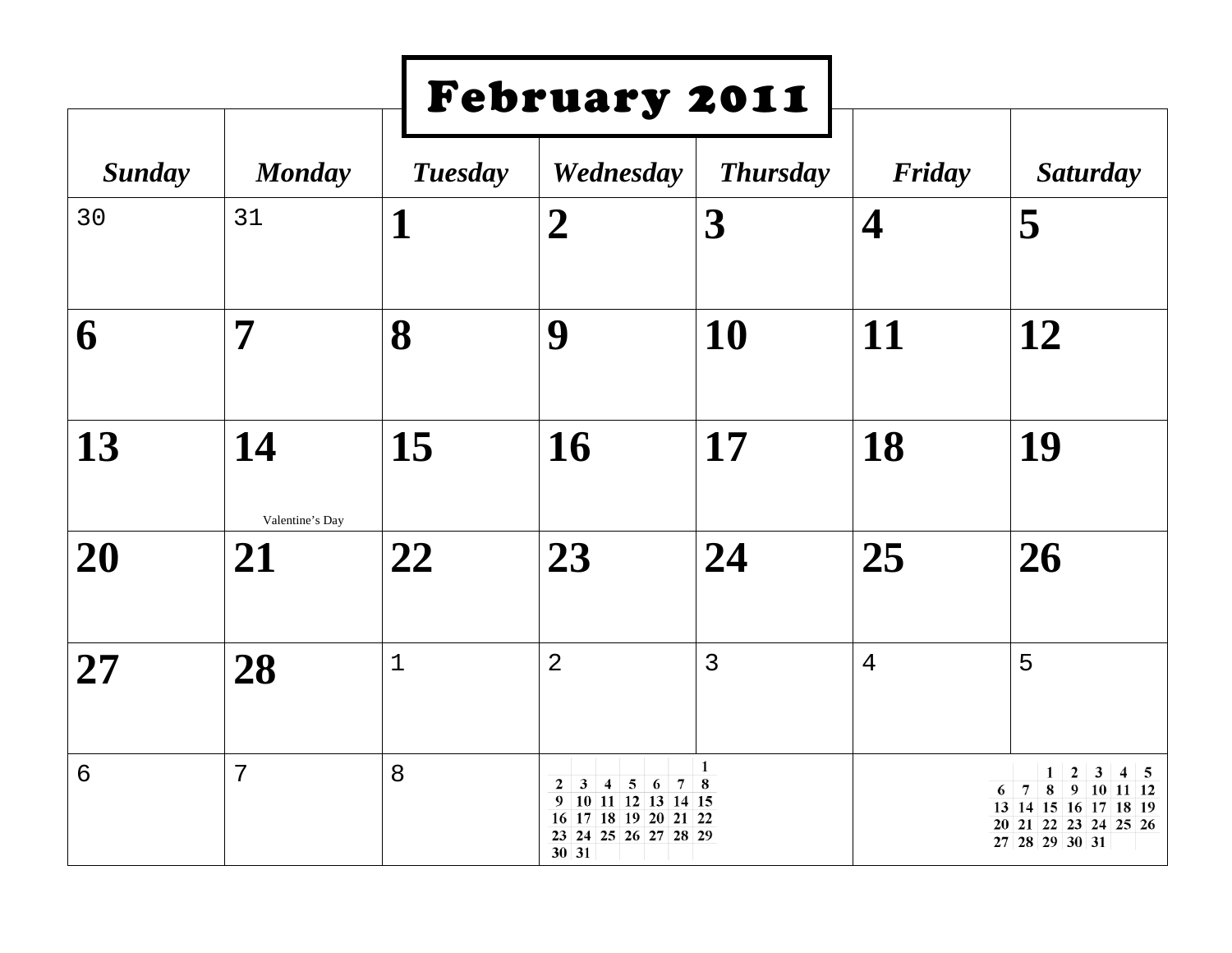|                |                |                | <b>March 2011</b>                                                                                                                               |                         |             |                                                                                                                   |
|----------------|----------------|----------------|-------------------------------------------------------------------------------------------------------------------------------------------------|-------------------------|-------------|-------------------------------------------------------------------------------------------------------------------|
| <b>Sunday</b>  | <b>Monday</b>  | <b>Tuesday</b> | Wednesday                                                                                                                                       | <b>Thursday</b>         | Friday      | <b>Saturday</b>                                                                                                   |
| 27             | 28             | 1              | $\boldsymbol{2}$                                                                                                                                | $\boldsymbol{3}$        | 4           | 5                                                                                                                 |
| 6              | 7              | 8              | 9                                                                                                                                               | 10                      | 11          | 12                                                                                                                |
| 13             | 14             | 15             | 16                                                                                                                                              | 17                      | 18          | 19                                                                                                                |
| 20             | 21             | 22             | 23                                                                                                                                              | St. Patrick's Day<br>24 | 25          | 26                                                                                                                |
| Spring<br>27   | 28             | 29             | 30                                                                                                                                              | 31                      | $\mathbf 1$ | $\overline{2}$                                                                                                    |
| $\overline{3}$ | $\overline{4}$ | 5              | $\mathbf{2}$<br>$\mathbf{3}$<br>1<br>$\overline{7}$<br>8<br>9<br>$10$ 11 12<br>6<br>14 15 16 17 18 19<br>13<br>20<br>21 22 23 24 25 26<br>27 28 | $4 \mid 5$              |             | 2<br>1<br>3<br>4<br>5<br>6<br>7<br>8<br>9<br>10 11 12 13 14 15 16<br>17 18 19 20 21 22 23<br>24 25 26 27 28 29 30 |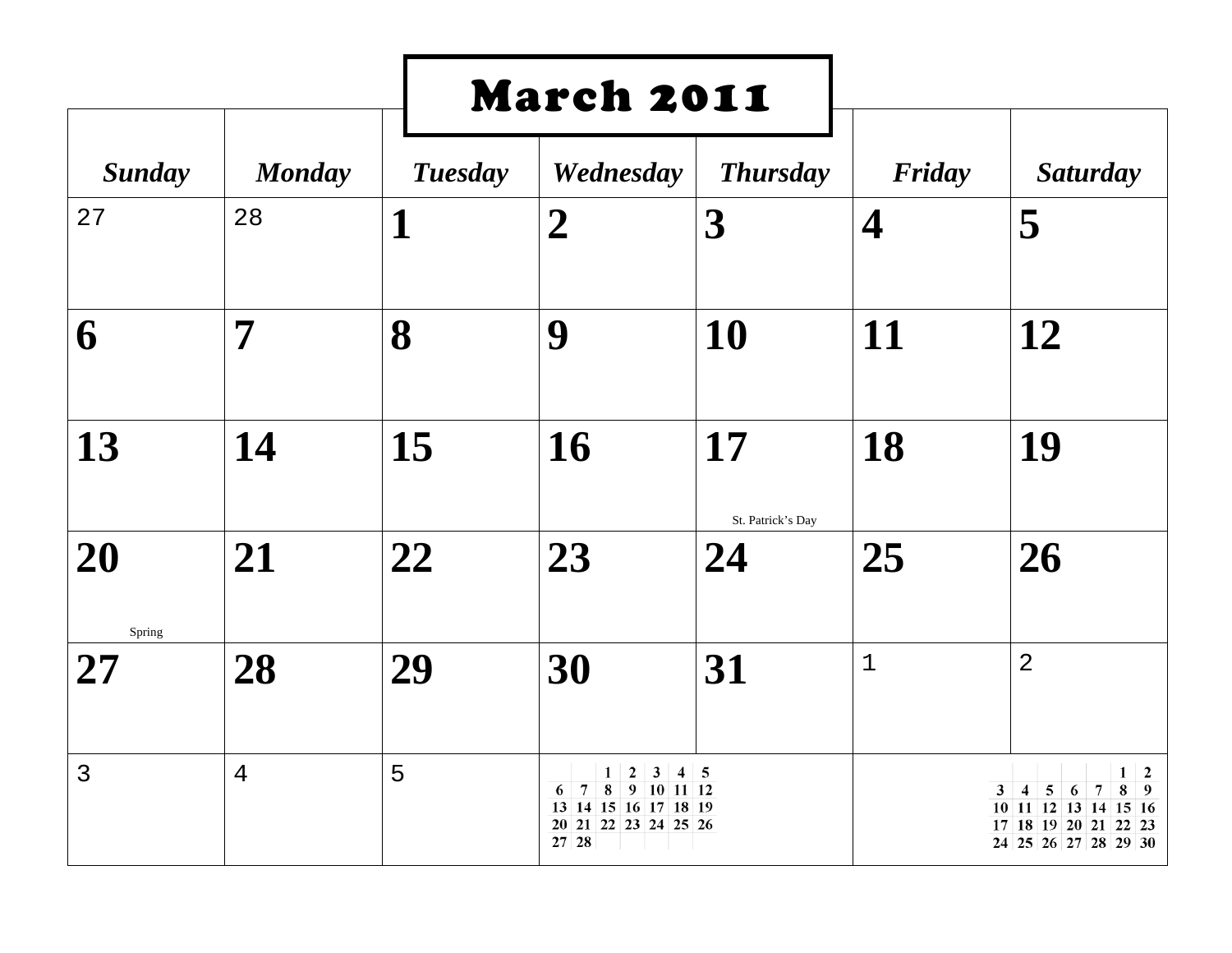|                                                                                                                                             |                  |                | <b>April 2011</b> |                 |                 |                                                                                                                                                          |  |
|---------------------------------------------------------------------------------------------------------------------------------------------|------------------|----------------|-------------------|-----------------|-----------------|----------------------------------------------------------------------------------------------------------------------------------------------------------|--|
| <b>Sunday</b>                                                                                                                               | <b>Monday</b>    | <b>Tuesday</b> | Wednesday         | <b>Thursday</b> | Friday          | <b>Saturday</b>                                                                                                                                          |  |
| $2\vert$<br>3 <sup>1</sup><br>1<br>8<br>9 10 11 12<br>$\overline{7}$<br>6<br>13 14 15 16 17 18 19<br>20 21 22 23 24 25 26<br>27 28 29 30 31 | $4 \overline{5}$ | 29             | 30                | 31              | $\mathbf 1$     | $\boldsymbol{2}$                                                                                                                                         |  |
| $\boldsymbol{3}$                                                                                                                            | 4                | 5              | 6                 | 7               | 8               | 9                                                                                                                                                        |  |
| 10                                                                                                                                          | 11               | 12             | 13                | 14              | 15              | 16                                                                                                                                                       |  |
| 17                                                                                                                                          | 18               | 19             | 20                | 21              | 22              | 23                                                                                                                                                       |  |
| 24<br>Easter                                                                                                                                | 25               | 26             | 27                | 28              | Earth Day<br>29 | 30                                                                                                                                                       |  |
| $\mathbf 1$                                                                                                                                 | $\overline{2}$   | $\overline{3}$ | 4                 | 5               |                 | 1<br>$\mathbf{2}$<br>3<br>$\overline{\mathbf{4}}$<br>5<br>6<br>7<br>8<br>9<br>10 11 12 13 14<br>15 16 17 18 19 20 21<br>22 23 24 25 26 27 28<br>29 30 31 |  |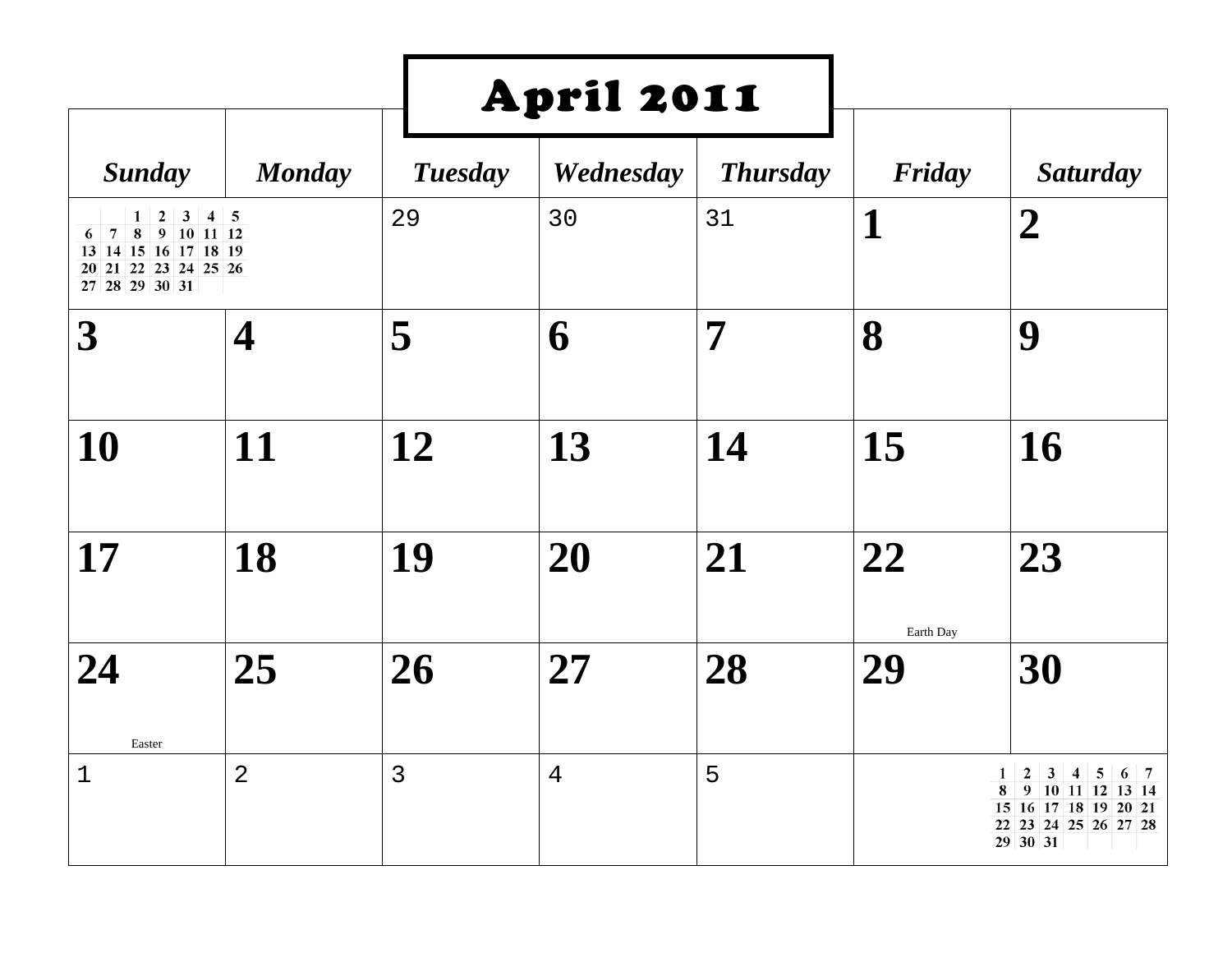|                                                                                                                                                            |                    |                  | <b>May 2011</b>         |                 |        |                                                                                                                                                                         |
|------------------------------------------------------------------------------------------------------------------------------------------------------------|--------------------|------------------|-------------------------|-----------------|--------|-------------------------------------------------------------------------------------------------------------------------------------------------------------------------|
| <b>Sunday</b>                                                                                                                                              | <b>Monday</b>      | <b>Tuesday</b>   | Wednesday               | <b>Thursday</b> | Friday | <b>Saturday</b>                                                                                                                                                         |
| 8<br>$4 \mid 5 \mid 6 \mid$<br>$\overline{7}$<br>3<br>$10$    $11$    $12$    $13$    $14$    $15$    $16$<br>17 18 19 20 21 22 23<br>24 25 26 27 28 29 30 | $1\quad 2$<br>9    | 26               | 27                      | 28              | 29     | 30                                                                                                                                                                      |
| 1                                                                                                                                                          | $\boldsymbol{2}$   | $\boldsymbol{3}$ | $\overline{\mathbf{4}}$ | 5               | 6      | 7                                                                                                                                                                       |
| 8<br>Mother's Day                                                                                                                                          | 9                  | 10               | 11                      | 12              | 13     | 14                                                                                                                                                                      |
| 15                                                                                                                                                         | <b>16</b>          | 17               | 18                      | 19              | 20     | 21                                                                                                                                                                      |
| 22                                                                                                                                                         | 23                 | 24               | 25                      | 26              | 27     | 28                                                                                                                                                                      |
| 29                                                                                                                                                         | 30<br>Memorial Day | 31               | $\mathbf{1}$            | $\overline{2}$  |        | $\mathbf{1}$<br>$\boldsymbol{2}$<br>$3 \mid 4$<br>$9 \t10 \t11$<br>5<br>6<br>$\overline{7}$<br>8<br>$12$ 13 14 15 16 17 18<br>20 21 22 23 24 25<br>19<br>26 27 28 29 30 |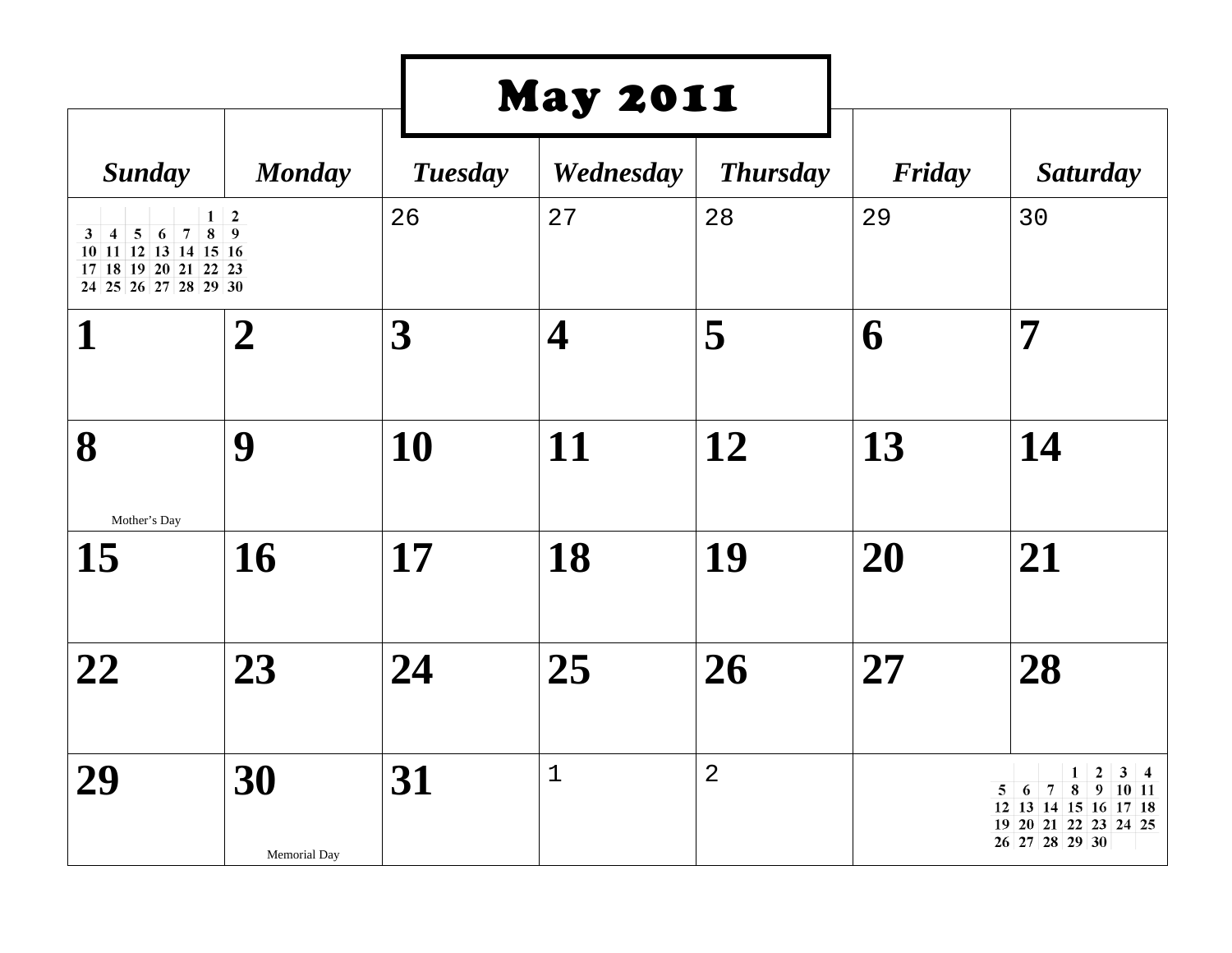|                                                                                                                                                                         |               |                | <b>June 2011</b> |                  |             |                                                                                                                                                                                        |
|-------------------------------------------------------------------------------------------------------------------------------------------------------------------------|---------------|----------------|------------------|------------------|-------------|----------------------------------------------------------------------------------------------------------------------------------------------------------------------------------------|
| <b>Sunday</b>                                                                                                                                                           | <b>Monday</b> | <b>Tuesday</b> | Wednesday        | <b>Thursday</b>  | Friday      | <b>Saturday</b>                                                                                                                                                                        |
| $\overline{2}$<br>$\overline{\mathbf{3}}$<br>$\overline{5}$<br>$\overline{4}$<br>1<br>9 10 11 12 13 14<br>8<br>15 16 17 18 19 20 21<br>22 23 24 25 26 27 28<br>29 30 31 | $6 \mid 7$    | 31             | $\mathbf 1$      | $\boldsymbol{2}$ | 3           | $\overline{\mathcal{A}}$                                                                                                                                                               |
| 5                                                                                                                                                                       | 6             | 7              | 8                | 9                | 10          | 11                                                                                                                                                                                     |
| 12                                                                                                                                                                      | 13            | 14             | 15               | 16               | 17          | 18                                                                                                                                                                                     |
| 19                                                                                                                                                                      | 20            | 21<br>Summer   | 22               | 23               | 24          | 25                                                                                                                                                                                     |
| Father's Day<br>26                                                                                                                                                      | 27            | 28             | 29               | 30               | $\mathbf 1$ | $\overline{2}$                                                                                                                                                                         |
| $\overline{3}$                                                                                                                                                          | 4             | 5              | 6                | 7                |             | $1 \quad 2$<br>$\boldsymbol{7}$<br>3<br>5<br>8<br>$\overline{4}$<br>6<br>9<br>$11 \,   12 \,   13 \,   14 \,   15 \,   16$<br>10<br>17 18 19 20 21 22 23<br>24 25 26 27 28 29 30<br>31 |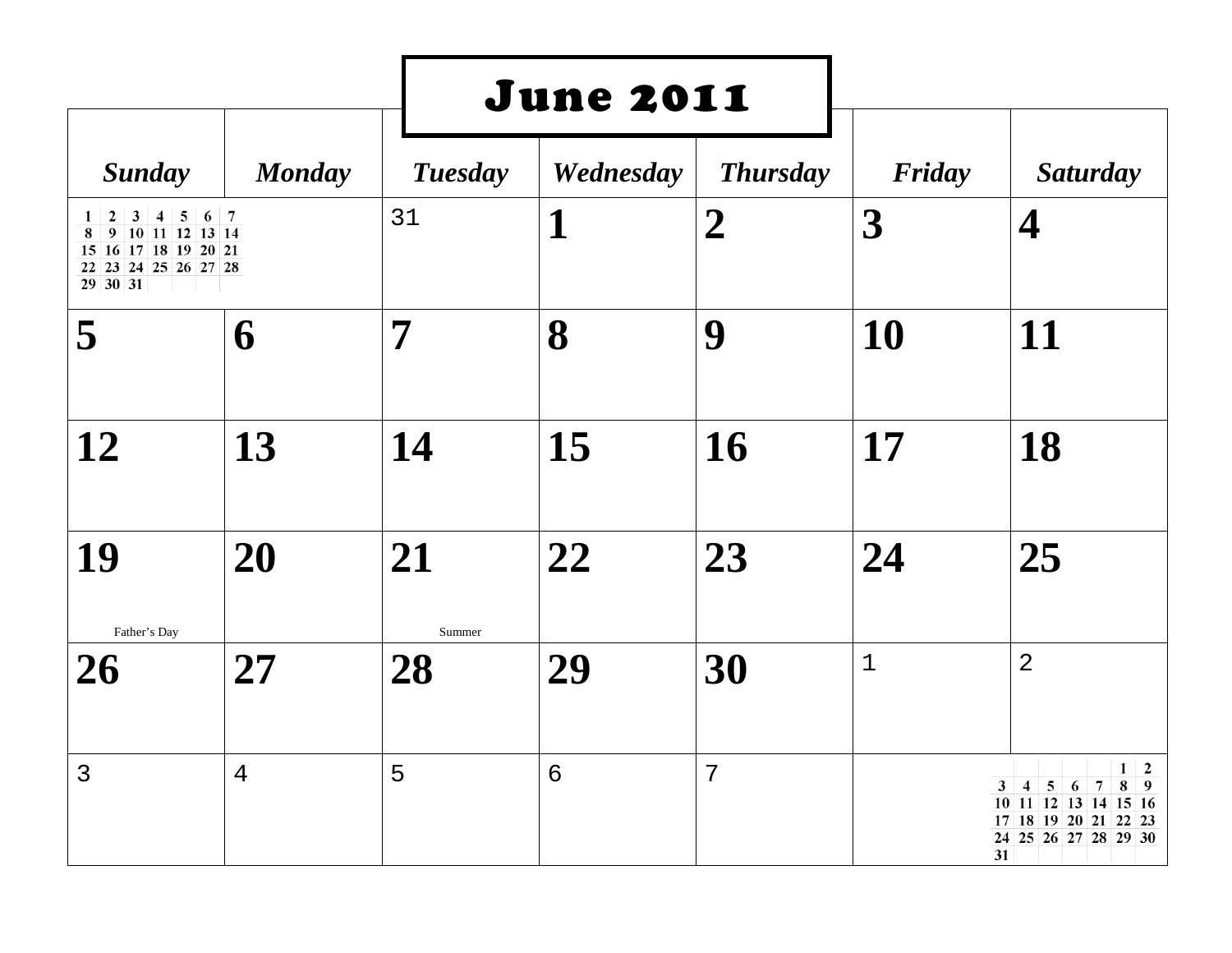|                                                                                                                                              |                        |                | <b>July 2011</b> |                 |        |                                                                                                                                                                                              |
|----------------------------------------------------------------------------------------------------------------------------------------------|------------------------|----------------|------------------|-----------------|--------|----------------------------------------------------------------------------------------------------------------------------------------------------------------------------------------------|
| <b>Sunday</b>                                                                                                                                | <b>Monday</b>          | <b>Tuesday</b> | Wednesday        | <b>Thursday</b> | Friday | <b>Saturday</b>                                                                                                                                                                              |
| $\boldsymbol{2}$<br>$1\vert$<br>8<br>$\overline{7}$<br>$9$ 10 11<br>6<br>5<br>12 13 14 15 16 17 18<br>19 20 21 22 23 24 25<br>26 27 28 29 30 | $3 \mid 4$             | 28             | 29               | 30              | 1      | $\boldsymbol{2}$                                                                                                                                                                             |
| $\boldsymbol{3}$                                                                                                                             | 4                      | 5              | 6                | 7               | 8      | 9                                                                                                                                                                                            |
| 10                                                                                                                                           | Independence Day<br>11 | 12             | 13               | 14              | 15     | 16                                                                                                                                                                                           |
| 17                                                                                                                                           | 18                     | 19             | 20               | 21              | 22     | 23                                                                                                                                                                                           |
| 24                                                                                                                                           | 25                     | 26             | 27               | 28              | 29     | 30                                                                                                                                                                                           |
| 31                                                                                                                                           | $\mathbf{1}$           | $\overline{2}$ | 3                | 4               |        | $\boldsymbol{2}$<br>$\mathbf{3}$<br>1<br>$\overline{\mathbf{4}}$<br>$5 \mid 6$<br>$\bf8$<br>$\overline{7}$<br>$9$ 10 11 12 13<br>14 15 16 17 18 19 20<br>21 22 23 24 25 26 27<br>28 29 30 31 |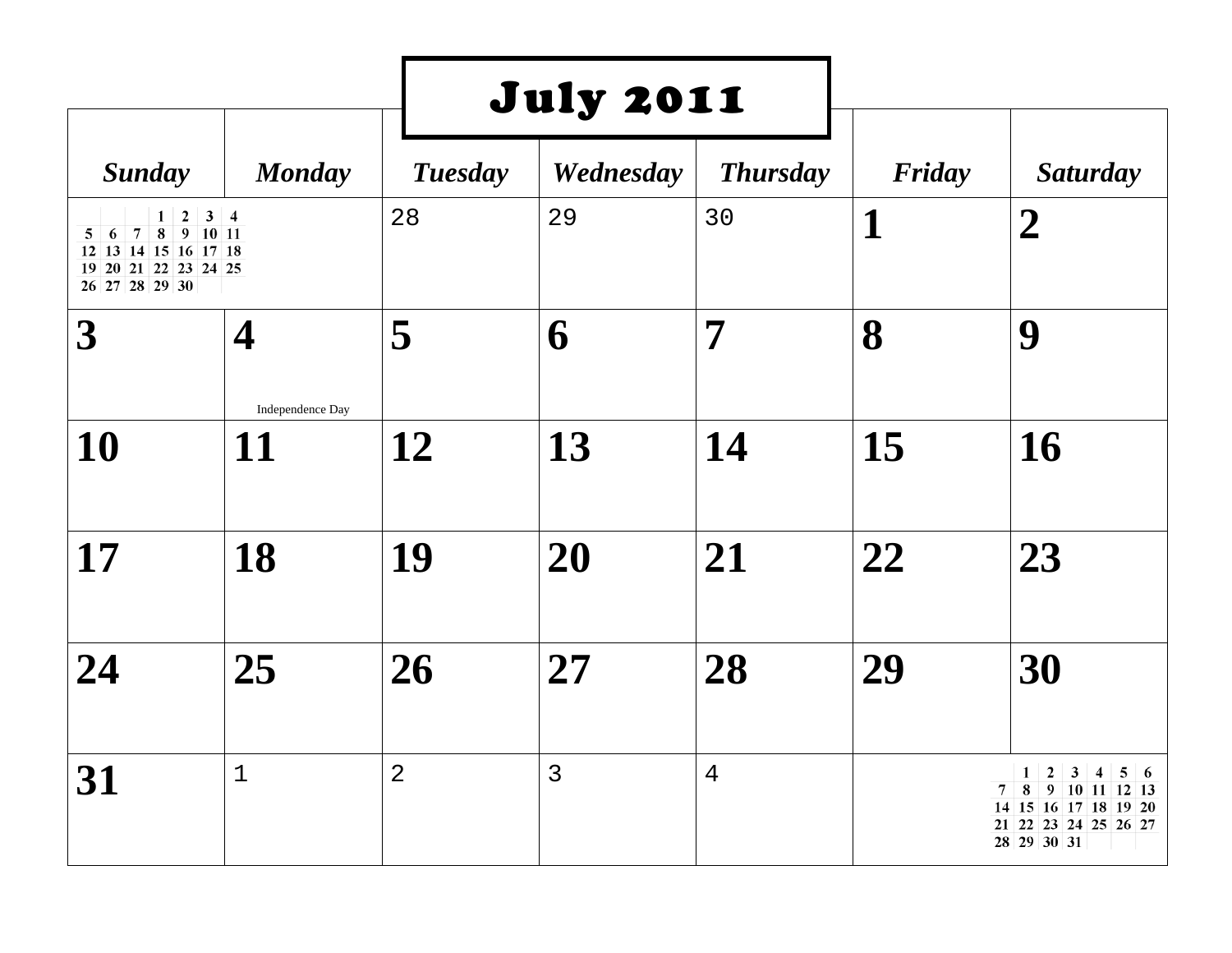|                                                                                                                                            |                                  |                  | <b>August 2011</b> |                 |        |                                                                                                                                           |
|--------------------------------------------------------------------------------------------------------------------------------------------|----------------------------------|------------------|--------------------|-----------------|--------|-------------------------------------------------------------------------------------------------------------------------------------------|
| <b>Sunday</b>                                                                                                                              | <b>Monday</b>                    | <b>Tuesday</b>   | Wednesday          | <b>Thursday</b> | Friday | <b>Saturday</b>                                                                                                                           |
| $\overline{5}$<br>6<br>$\overline{7}$<br>3<br>$\overline{4}$<br>10 11 12 13 14 15 16<br>17 18 19 20 21 22 23<br>24 25 26 27 28 29 30<br>31 | $1\overline{2}$<br>$\bf{8}$<br>9 | 26               | 27                 | 28              | 29     | 30                                                                                                                                        |
| 31                                                                                                                                         | $\mathbf 1$                      | $\boldsymbol{2}$ | 3                  | 4               | 5      | 6                                                                                                                                         |
| 7                                                                                                                                          | 8                                | 9                | 10                 | 11              | 12     | 13                                                                                                                                        |
| 14                                                                                                                                         | 15                               | 16               | 17                 | 18              | 19     | 20                                                                                                                                        |
| 21                                                                                                                                         | 22                               | 23               | 24                 | 25              | 26     | 27                                                                                                                                        |
| 28                                                                                                                                         | 29                               | 30               | 31                 | $1\,$           |        | 1<br>2<br>$\vert 3 \vert$<br>$\bf8$<br>$9-10$<br>5<br>7<br>4<br>6<br>11 12 13 14 15 16 17<br>18<br>19 20 21 22 23 24<br>25 26 27 28 29 30 |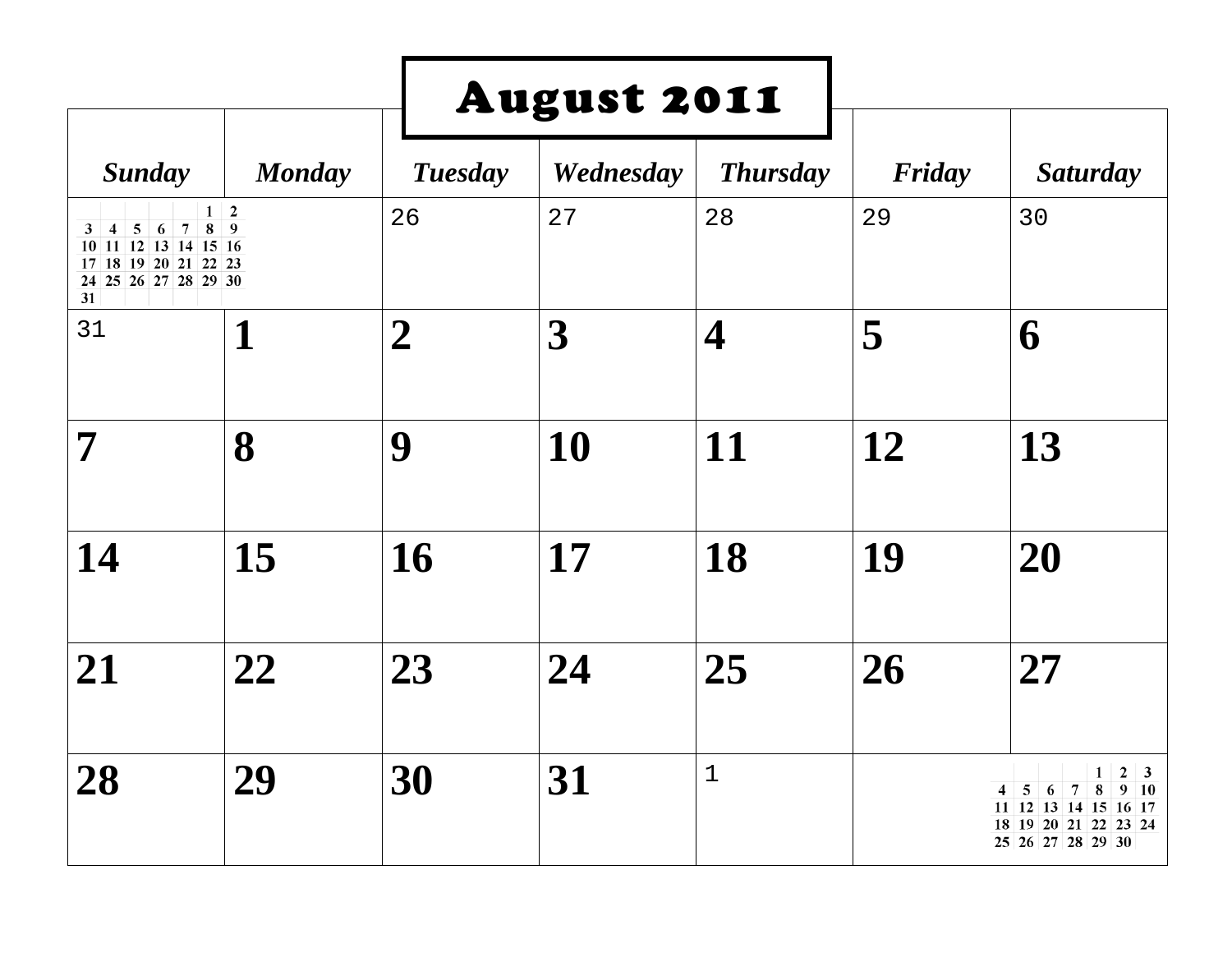|                                                                                                                                        |                 |                | September 2011 |                 |                  |                                                                                                                                                                                                      |
|----------------------------------------------------------------------------------------------------------------------------------------|-----------------|----------------|----------------|-----------------|------------------|------------------------------------------------------------------------------------------------------------------------------------------------------------------------------------------------------|
| <b>Sunday</b>                                                                                                                          | <b>Monday</b>   | <b>Tuesday</b> | Wednesday      | <b>Thursday</b> | Friday           | <b>Saturday</b>                                                                                                                                                                                      |
| $1 \vert 2$<br>3   4   5   6<br>8<br>$\vert$ 9<br>$10$ 11 12 13<br>7<br>15 16 17 18 19 20<br>14<br>21 22 23 24 25 26 27<br>28 29 30 31 |                 | 30             | 31             | 1               | $\boldsymbol{2}$ | $\boldsymbol{\beta}$                                                                                                                                                                                 |
| 4                                                                                                                                      | 5               | 6              | 7              | 8               | 9                | 10                                                                                                                                                                                                   |
| 11                                                                                                                                     | Labor Day<br>12 | 13             | 14             | 15              | 16               | 17                                                                                                                                                                                                   |
| 18                                                                                                                                     | 19              | 20             | 21             | 22              | 23               | 24                                                                                                                                                                                                   |
| 25                                                                                                                                     | 26              | 27             | 28             | 29              | Fall<br>30       | $\mathbf 1$                                                                                                                                                                                          |
| $\overline{2}$                                                                                                                         | 3               | $\overline{4}$ | 5              | $6\phantom{1}6$ |                  | 1<br>$5\phantom{.0}$<br>$\mathbf{3}$<br>$\vert 6$<br>$7\phantom{.0}$<br>2<br>$\overline{\mathbf{4}}$<br>8<br>$10$ 11 12 13 14 15<br>9<br>17 18 19 20 21 22<br>16<br>23<br>24 25 26 27 28 29<br>30 31 |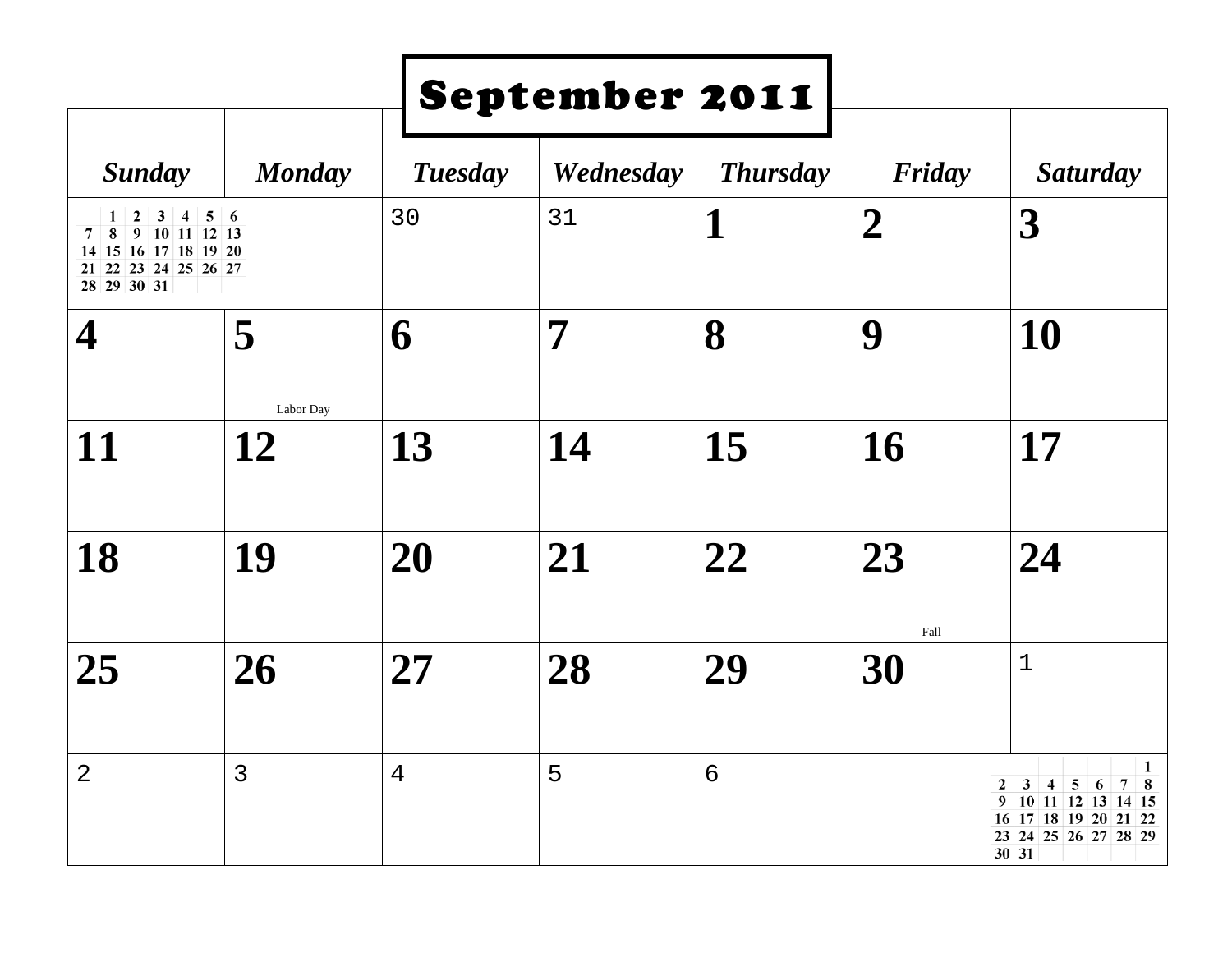|                                                                                                                                                    |                                 |                | October 2011   |                 |        |                                                                                                                                                            |
|----------------------------------------------------------------------------------------------------------------------------------------------------|---------------------------------|----------------|----------------|-----------------|--------|------------------------------------------------------------------------------------------------------------------------------------------------------------|
| <b>Sunday</b>                                                                                                                                      | <b>Monday</b>                   | <b>Tuesday</b> | Wednesday      | <b>Thursday</b> | Friday | <b>Saturday</b>                                                                                                                                            |
| $\mathbf{1}$<br>8 <sup>7</sup><br>$\overline{7}$<br>5<br>$6\phantom{.}6$<br>4<br>11 12 13 14 15 16 17<br>18 19 20 21 22 23 24<br>25 26 27 28 29 30 | $2 \mid 3$<br>$9 \overline{10}$ | 27             | 28             | 29              | 30     | 1                                                                                                                                                          |
| $\boldsymbol{2}$                                                                                                                                   | $\boldsymbol{3}$                | 4              | 5              | 6               | 7      | 8                                                                                                                                                          |
| 9                                                                                                                                                  | 10                              | 11             | 12             | 13              | 14     | 15                                                                                                                                                         |
| 16                                                                                                                                                 | 17                              | 18             | 19             | 20              | 21     | 22                                                                                                                                                         |
| 23                                                                                                                                                 | 24                              | 25             | 26             | 27              | 28     | 29                                                                                                                                                         |
| 30                                                                                                                                                 | 31<br>Halloween                 | $\mathbf 1$    | $\overline{2}$ | $\overline{3}$  |        | $\overline{2}$<br>3<br>1<br>$4 \overline{5}$<br>$\overline{7}$<br>8<br>9<br>$10$ 11 12<br>6<br>13 14 15 16 17 18 19<br>20 21 22 23 24 25 26<br>27 28 29 30 |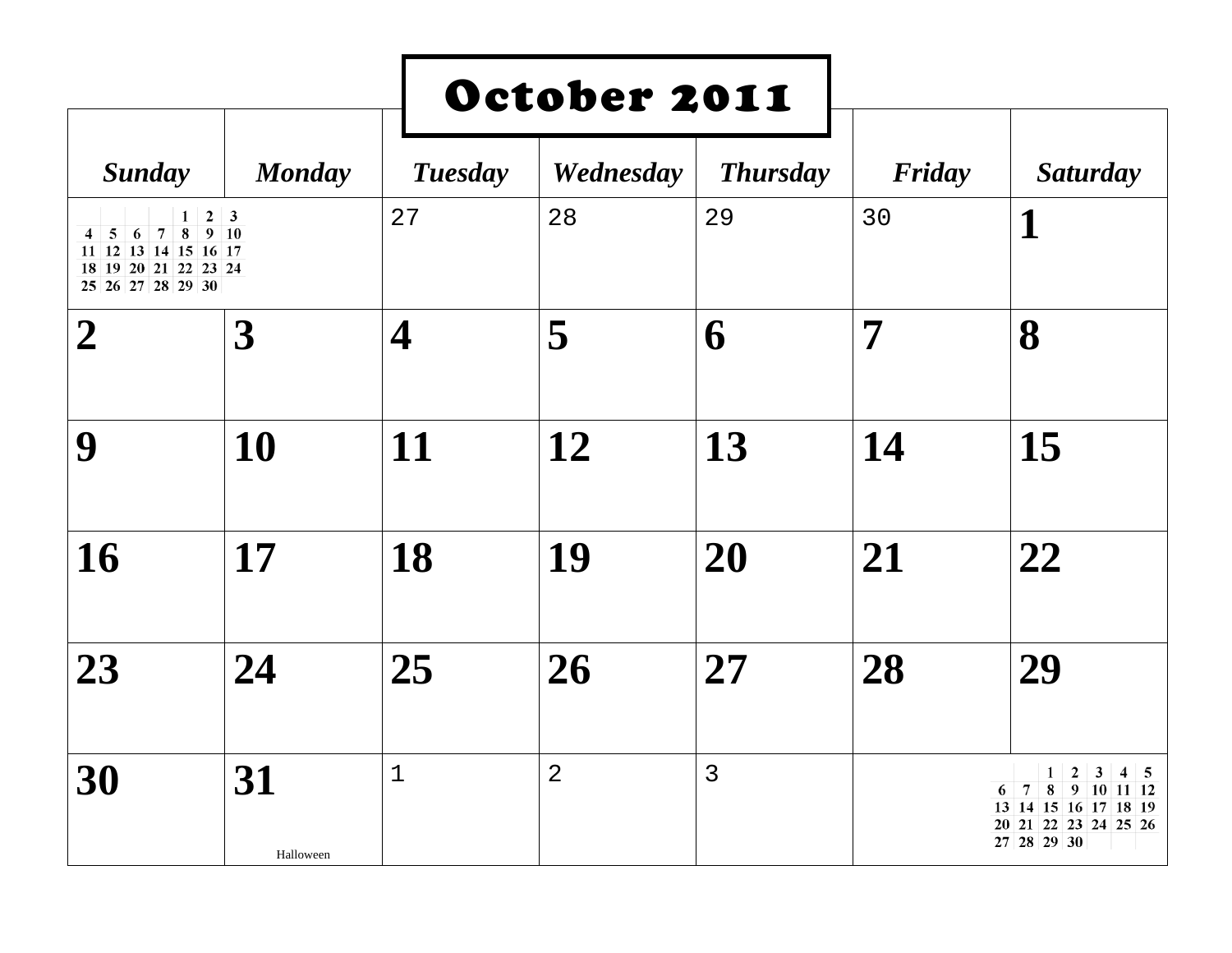|               |               |                 | <b>November 2011</b>                                                                                                                                                  |                             |                          |                                                                                                                                    |
|---------------|---------------|-----------------|-----------------------------------------------------------------------------------------------------------------------------------------------------------------------|-----------------------------|--------------------------|------------------------------------------------------------------------------------------------------------------------------------|
| <b>Sunday</b> | <b>Monday</b> | <b>Tuesday</b>  | Wednesday                                                                                                                                                             | <b>Thursday</b>             | Friday                   | <b>Saturday</b>                                                                                                                    |
| 30            | 31            | 1               | $\overline{2}$                                                                                                                                                        | $\boldsymbol{3}$            | $\overline{\mathcal{A}}$ | 5                                                                                                                                  |
| 6             | 7             | 8               | 9                                                                                                                                                                     | 10                          | 11                       | 12                                                                                                                                 |
| 13            | 14            | 15              | 16                                                                                                                                                                    | 17                          | 18                       | 19                                                                                                                                 |
| 20            | 21            | 22              | 23                                                                                                                                                                    | 24                          | 25                       | 26                                                                                                                                 |
| 27            | 28            | 29              | 30                                                                                                                                                                    | Thanksgiving<br>$\mathbf 1$ | $\overline{2}$           | 3                                                                                                                                  |
| 4             | 5             | $6\phantom{1}6$ | $\overline{\mathbf{5}}$<br>$\boldsymbol{2}$<br>3<br>6<br>$\overline{7}$<br>4<br>10 11 12 13 14 15<br>9<br>17 18 19 20 21 22<br>16<br>23<br>24 25 26 27 28 29<br>30 31 | 1<br>8                      |                          | 2<br>1<br>3<br>${\bf 8}$<br>9<br>7<br>10<br>5<br>6<br>4<br>11 12 13 14 15 16 17<br>19 20 21 22 23 24<br>18<br>25 26 27 28 29 30 31 |